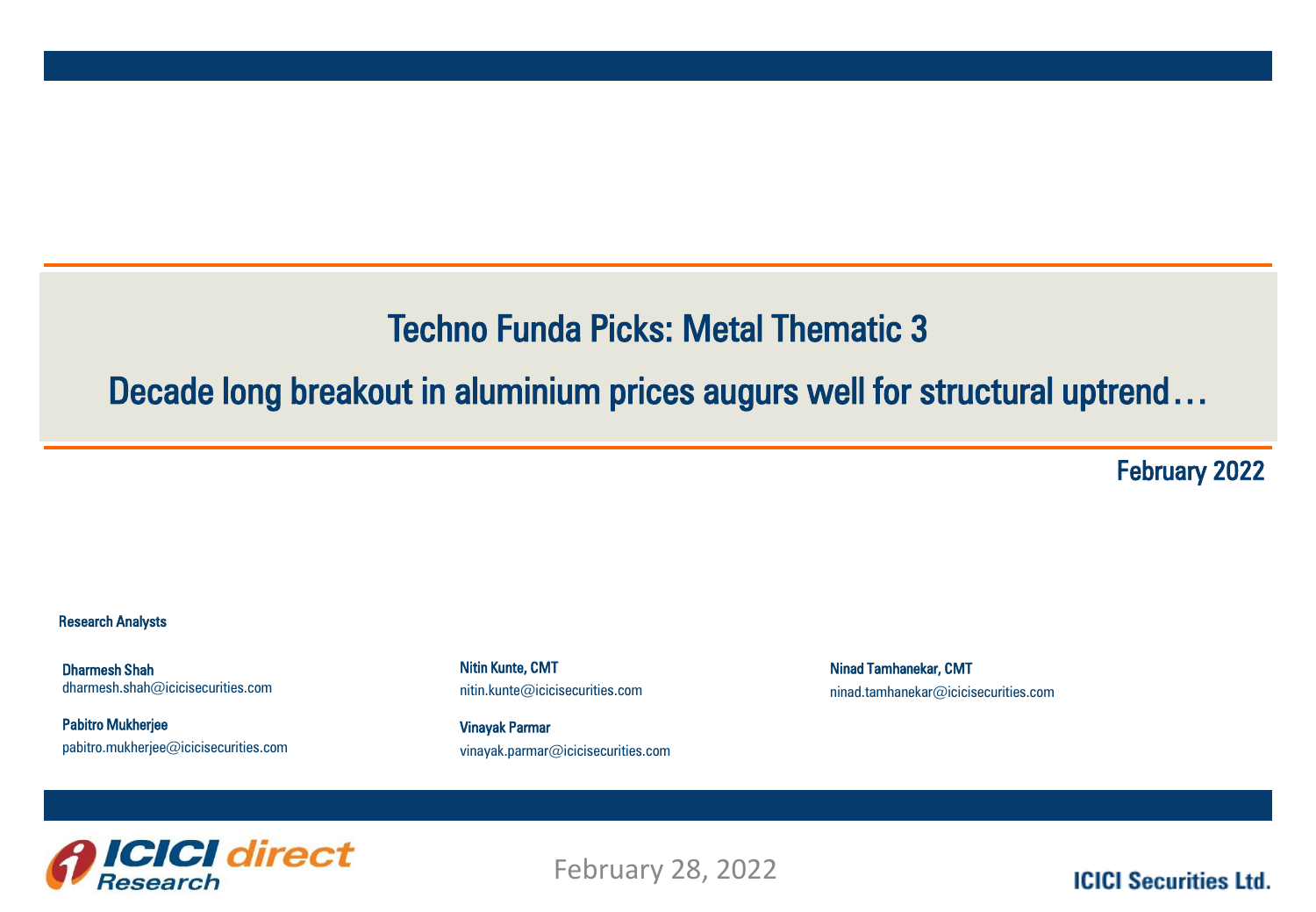## Metal Thematic 3: Decade long breakout in aluminium prices augurs well for structural uptrend…



- o In this report, we are focusing on the metal sector, where aluminium related stocks continue to outperform while maintaining their steady up trend
- o The Nifty Metal Index is seen rebounding after a higher base formation in the vicinity of 100 days EMA, highlighting robust price structure. Hence, it offers a fresh entry opportunity to ride the next leg of the up move
- o On the back of healthy demand from key user industries coupled with constrained supply, global aluminium prices are trading at a healthy level of  $\sim$ US\$3321/tonne (as on Feb 23, 2022), a 13 - year high. In the current calendar year itself (from January 1-February 23, 2022), aluminium prices have increased  $\sim$ 18%. In addition to healthy demand, uptick in aluminium prices is also supported by the recent Russia and Ukraine conflict. Russia accounts for  $\sim 6\%$  of global primary aluminium production and is also one of the major exporters of aluminium

<span id="page-1-0"></span>

| <b>Top Picks</b>          |                               | <b>Time frame: Three months</b> |                      |                           |
|---------------------------|-------------------------------|---------------------------------|----------------------|---------------------------|
| <b>Scrip Name</b>         | <b>Buying</b><br><b>Range</b> | <b>Target</b>                   | <b>Upside</b><br>(%) | <b>Market Cap</b><br>(Cr) |
| <b>National Aluminium</b> | 111-117                       | 134                             | 16                   | 22113                     |

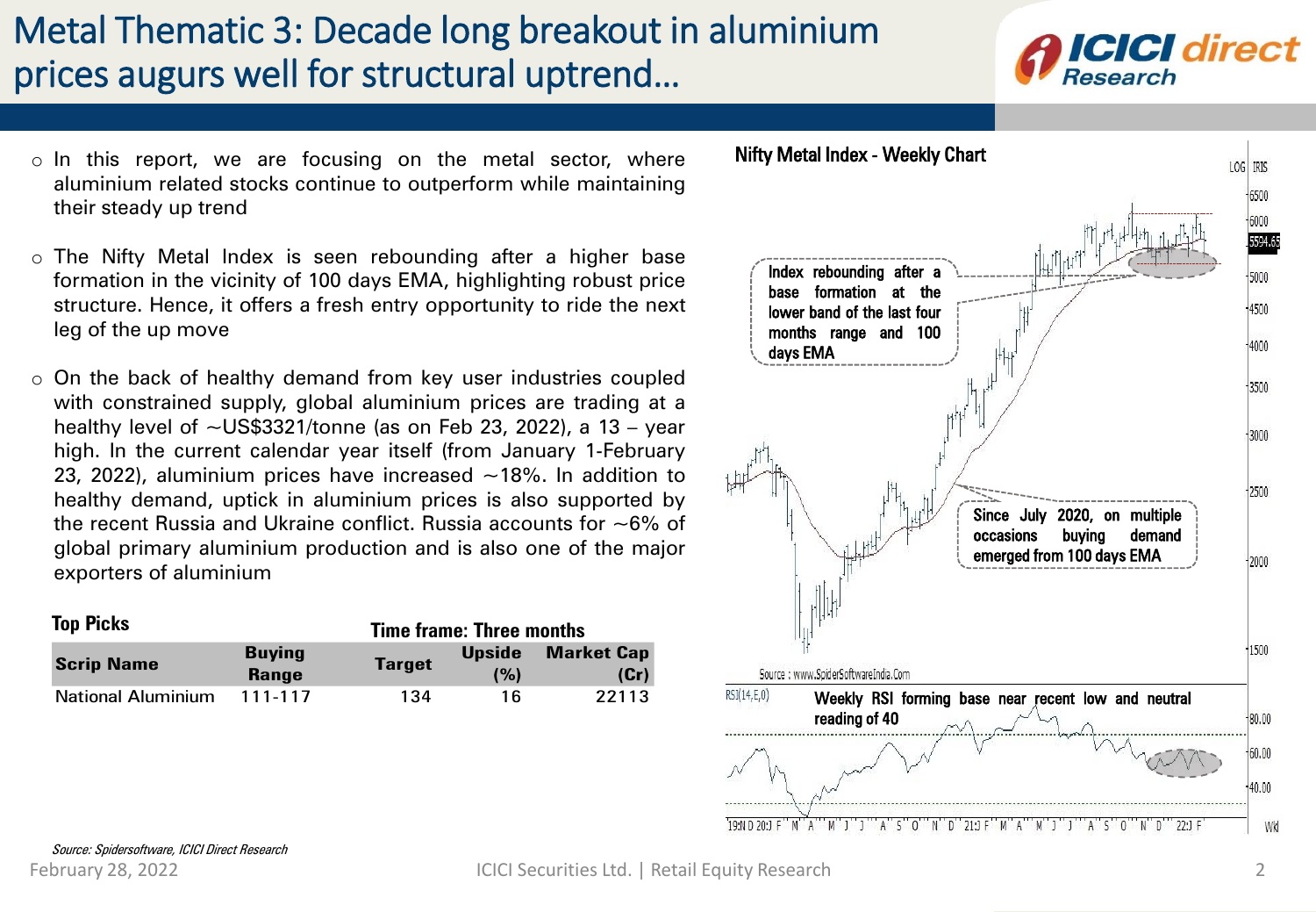

# Stock Picks

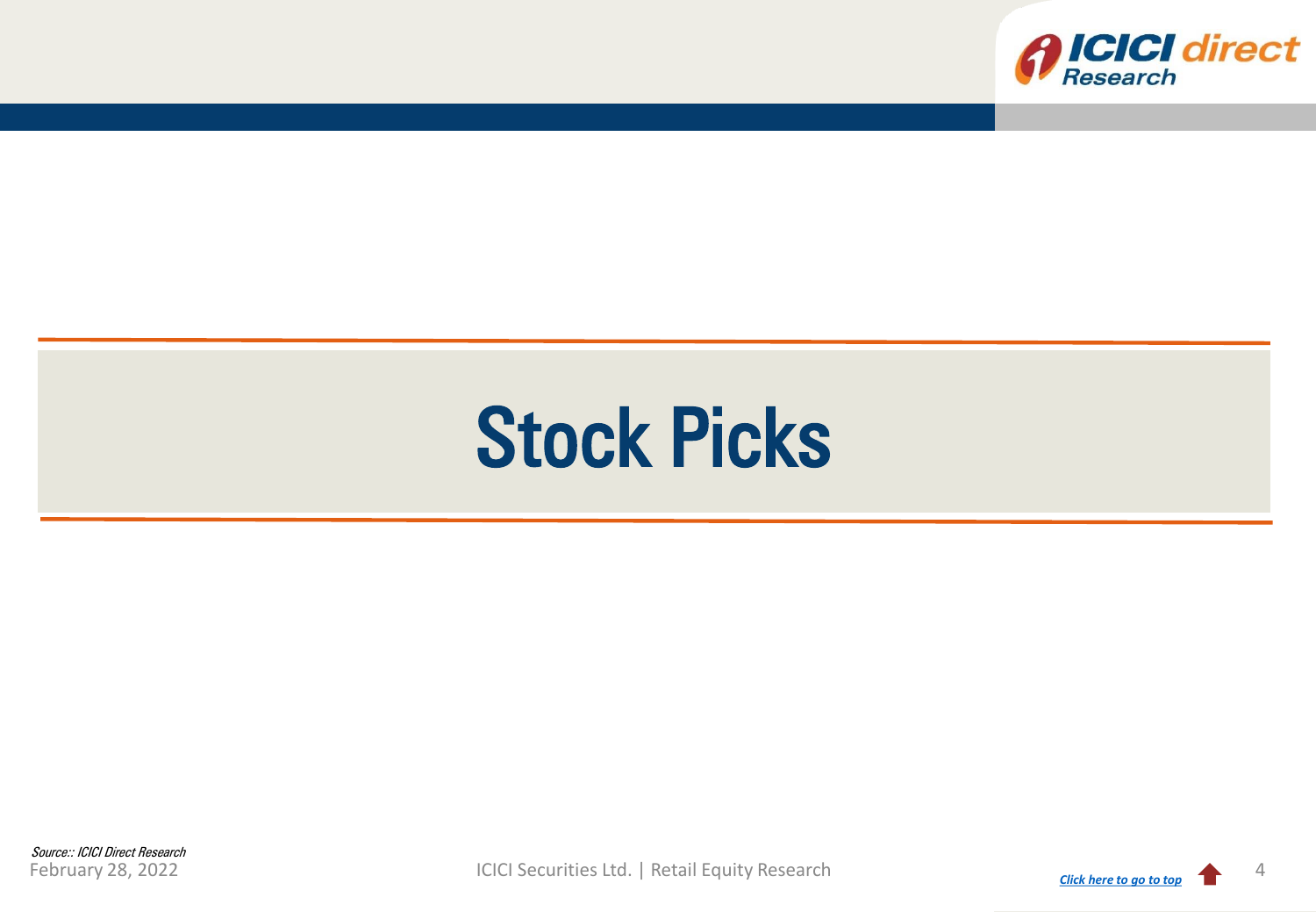## National Aluminium (NATALU): Structural turnaround…..





- Incorporated in 1981, National Aluminum Company (Nalco), has one of the largest integrated bauxite-alumina-aluminium-power complexes in India
- Nalco's smelter plant at Angul, Odisha, is known for its energy efficient operations and for higher purity aluminium production. The company has received excellent MoU rating for 2020-21 by Ministry of Mines
- In January 2022, Nalco formally operationalized the 960th pot in its smelter plant at Angul. With this, Nalco has successfully put into operation all 960 pots at its existing smelter plant at Angul, Odisha, hence achieving 100% operationalisation of all pots

*Source: Bloomberg, Spider Software, ICICI Direct Research*<br>February 28, 2022

- Retail Equity Research MOMENTUM PICK The share price of National Aluminium has been in a steady up trend. Earlier during the year, in October 2021, it generated a breakout above its four year range signalling a structural turnaround
- The stock has remained resilient during recent market correction and the entire up move since October 2020 is well channelled signalling sustained demand and incremental buying opportunity at the lower band of the rising channel. The stock has recently rebounded taking support at the lower band of the rising channel, thus offering fresh entry opportunity
- We expect the stock to head higher towards  $\overline{z}$  134 as it is the 138.2% external retracement of immediate breather (128-109)

Recommendation initiated on i-click to gain at 09:33 on February 25, 2022

ICICI Securities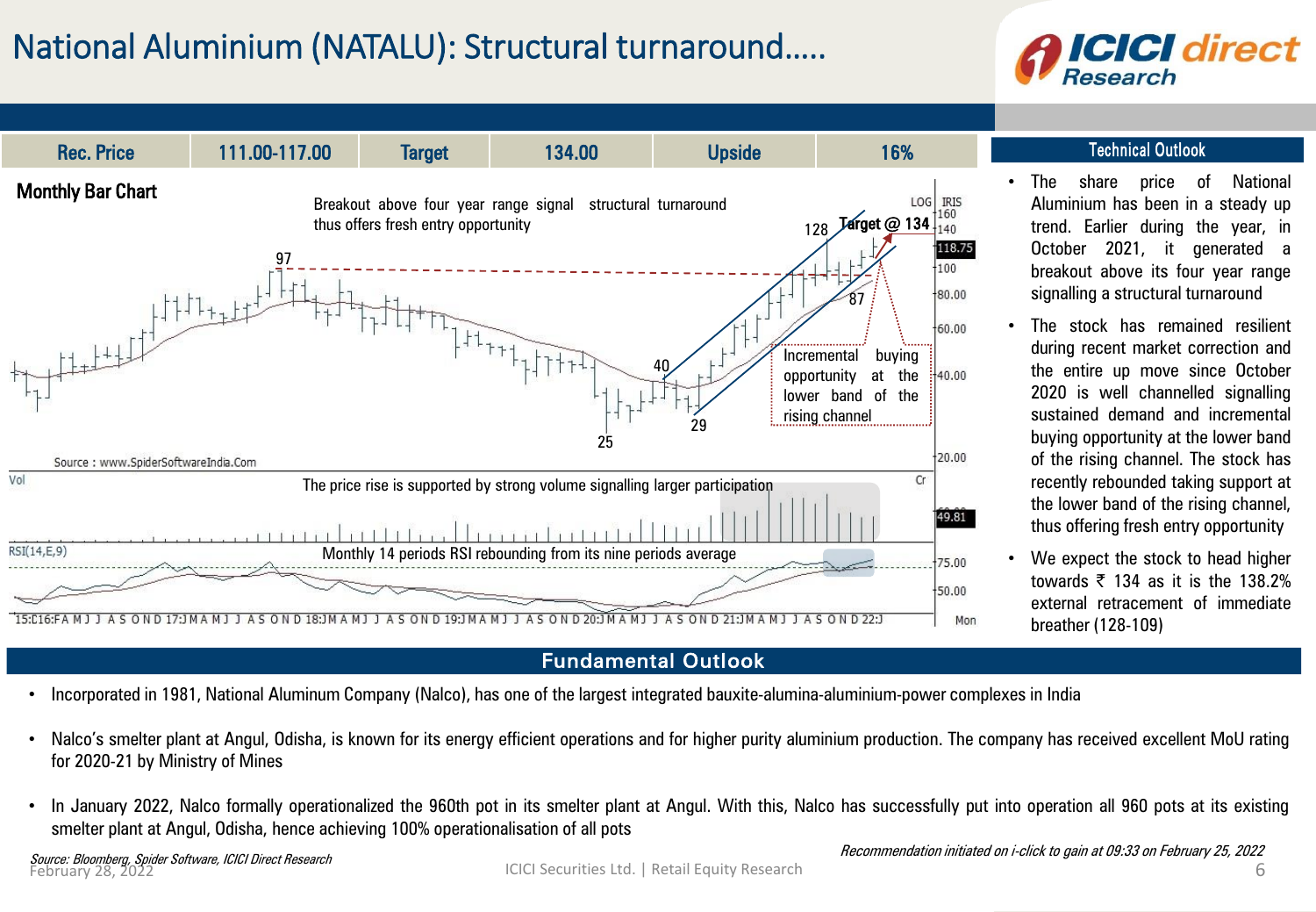



**• Average return on negative calls: -8.0%**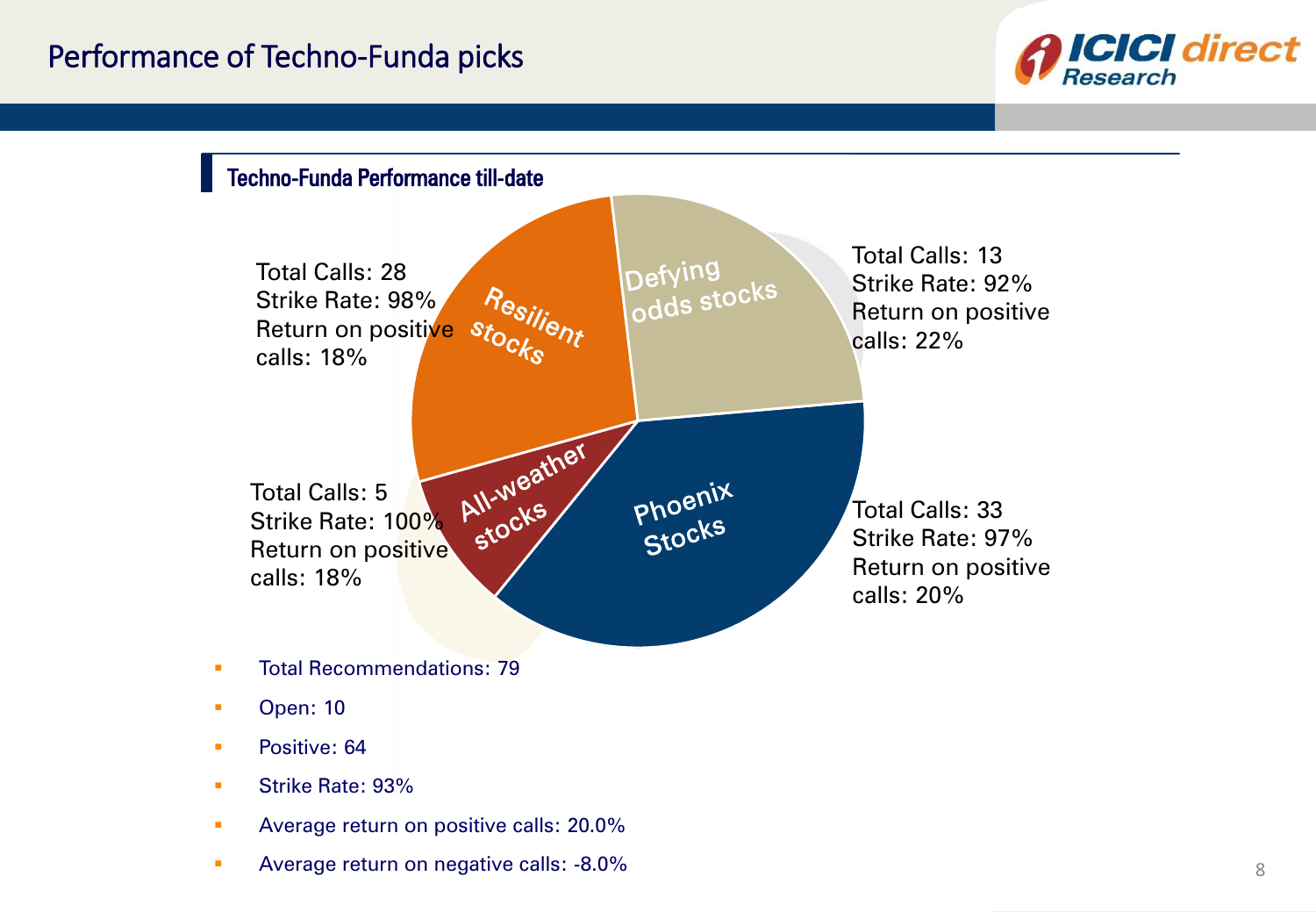



| Pankaj Pandey | Head - Research<br><b>ICICI Direct Research Desk,</b> | pankaj.pandey@icicisecurities.com |
|---------------|-------------------------------------------------------|-----------------------------------|
|               | <b>ICICI Securities Limited,</b>                      |                                   |
|               | 1st Floor, Akruti Trade Centre,                       |                                   |
|               | Road No 7, MIDC,                                      |                                   |
|               | Andheri (East)                                        |                                   |
|               | Mumbai - 400 093                                      |                                   |
|               | research@icicidirect.com                              |                                   |